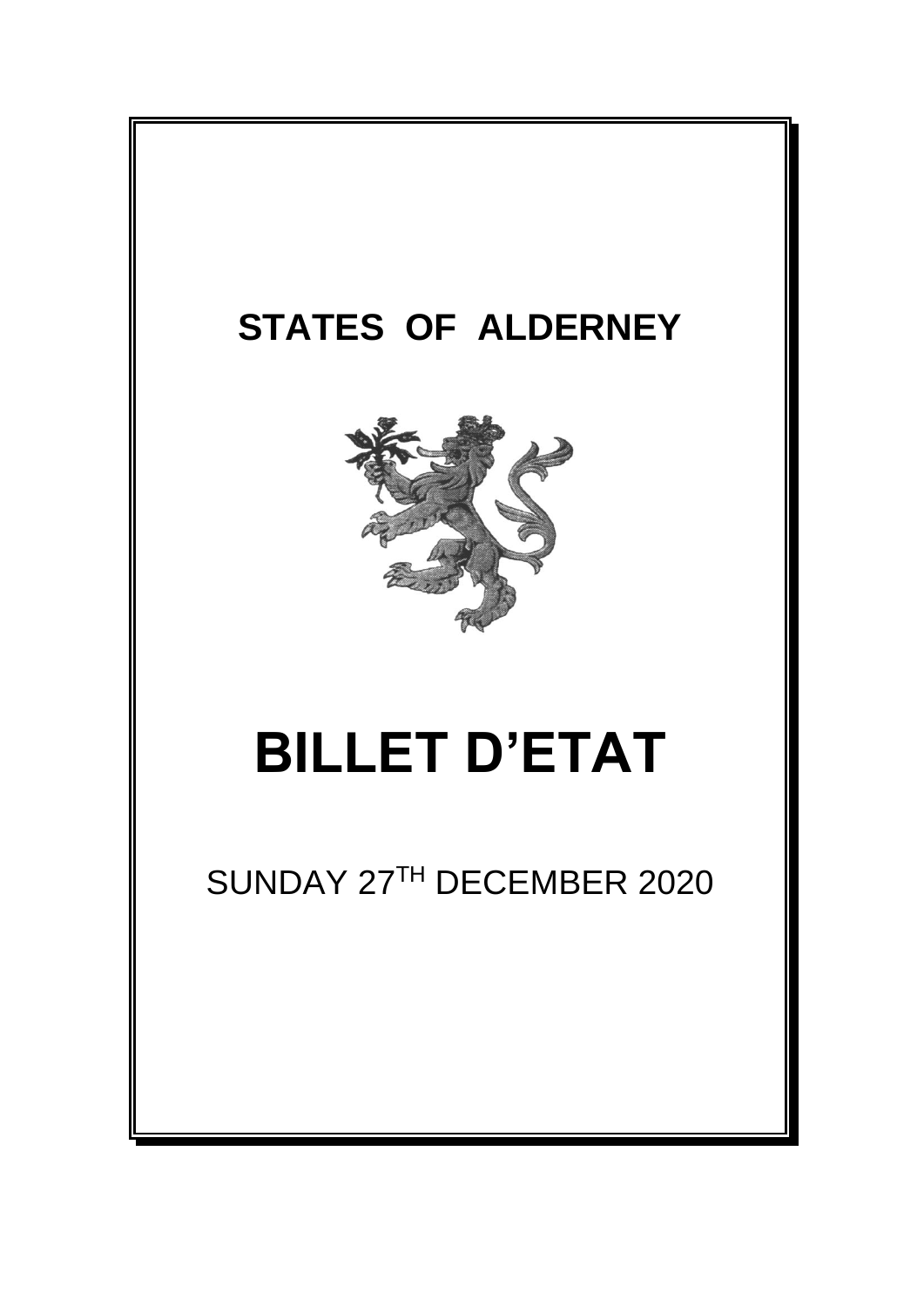## **BILLET D'ETAT**

## **FOR SUNDAY 27TH DECEMBER 2020**

Members of the States:

I have the honour to inform you that the Meeting of the States will be held at 3.00 pm on Sunday 27<sup>th</sup> December 2020. This will be preceded by the People's Meeting, which will be held on the same day at 2.15pm in the Court House.

> William Tate President

## **ITEM l THE BAILIWICK'S PARTICIPATION IN THE UK-EU TRADE AND COOPERATION AGREEMENT**

**The following letter was received from Mr James Dent, Chairman of the Policy and Finance Committee:-**

"The Policy and Finance Committee has received the attached policy letter which is being submitted by the Guernsey Policy and Resources Committee to the States of Deliberation for approval. The equivalent is also being laid before the Chief Pleas of Sark.

The policy letter sets out in detail the situation in regard to the Bailiwick's participation in the UK-EU Trade and Cooperation Agreement.

The proposals need approval in each of the three government assemblies of the Bailiwick.

The Policy and Finance Committee recognises that the proposals as presented are not open to further negotiation. The choice is binary. The States of Alderney either accepts or rejects what has been negotiated between the UK and EU and the associated impacts on Alderney and the Bailiwick.

The Committee therefore asks the States whether, after consideration of the policy letter entitled "The Bailiwick's Participation In The UK-EU Trade and Cooperation Agreement" dated 24th December, 2020 they are of the opinion:-

- 1. To approve the principles (set out in paragraphs 1.20 to 1.27 of the Policy Letter) governing the future relationship of the United Kingdom with the European Union consequent on the withdrawal of the United Kingdom from the European Union, insofar as they relate to Alderney.
- 2. To authorise the States of Guernsey Policy & Resources Committee, if it is of the view that they give satisfactory effect to the principles (set out in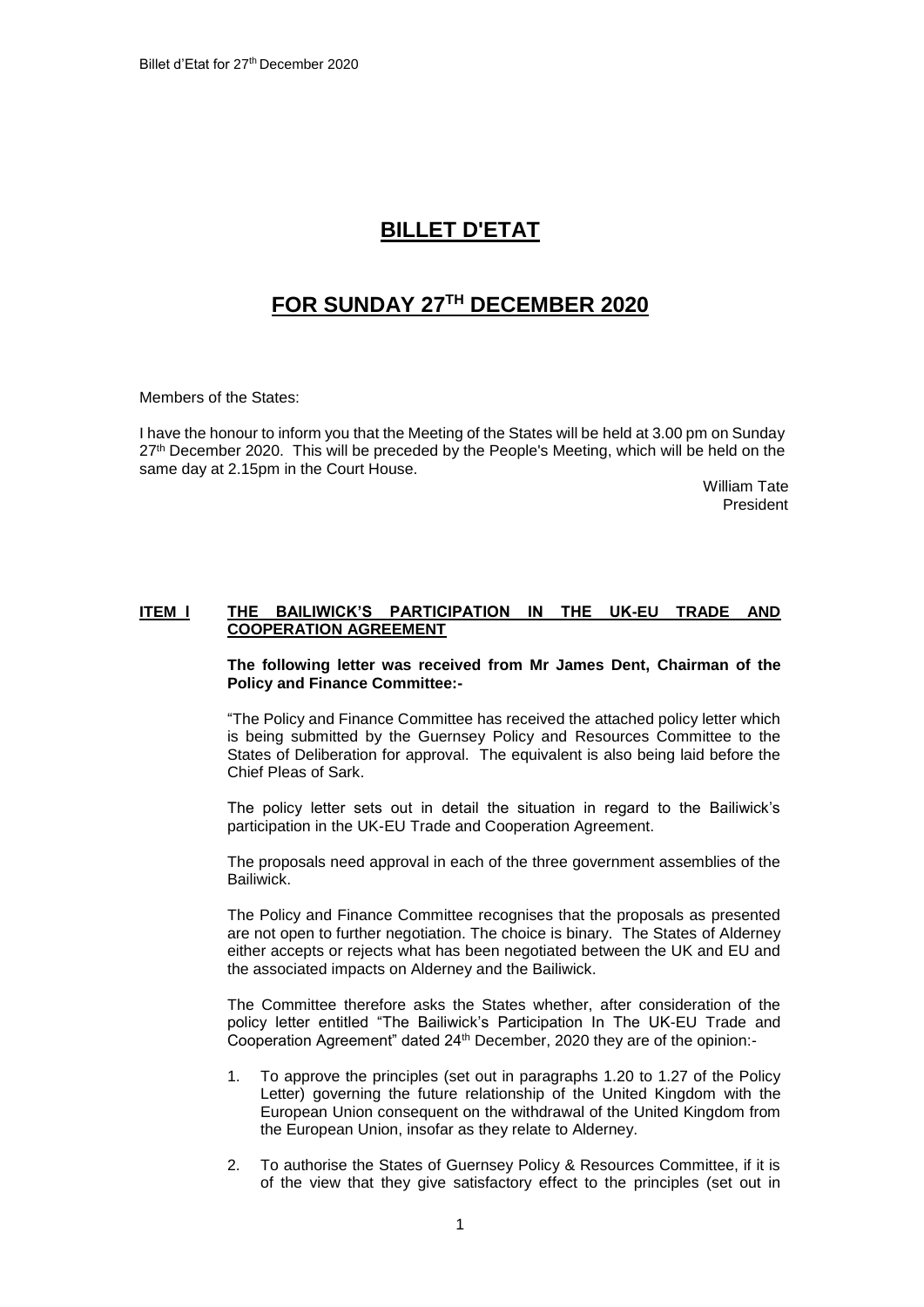paragraphs 1.20 to 1.27 of the Policy Letter), to agree and to signal its approval of, on behalf of Alderney and, subject to the necessary authorisations, on behalf of Guernsey and Sark, the terms and conditions of any agreement or treaty made between Her Majesty's Government and the European Union governing the future relationship of the United Kingdom with the European Union, consequent on the withdrawal of the United Kingdom from the European Union, insofar as they relate to the Bailiwick.

- 3. To agree that the States will endeavour to establish arrangements to cooperate with the European Union on the recovery of claims related to VAT, customs duties and excise duties within a reasonable time frame and to authorise the States of Guernsey Policy & Resources Committee to negotiate and agree and to enter into on behalf of Alderney and, subject to the necessary authorisations, on behalf of Guernsey and Sark, any protocol, agreement or other form of instrument giving effect in the Bailiwick to the arrangements if the Committee is of the view that such instrument gives effect satisfactorily to such arrangements.
- 4. To note that the extension of the UK's World Trade Organization ('WTO') membership to the Bailiwick will take effect at the end of the Brexit transition period and to agree that there shall be implemented such measures (including legislative measures) as the Policy and Finance Committee, in relation to Alderney, the States of Guernsey Policy & Resources Committee, in relation to Guernsey and the Policy and Finance Committee of the Chief Pleas of Sark, in relation to Sark think fit for the purpose of ensuring that Alderney, Guernsey and Sark may comply and remain in compliance with obligations that arise from the extension of the UK's WTO membership to the Bailiwick.
- 5. To note the inclusion of the Bailiwick in various free trade agreements (which have previously had effect in the Bailiwick by virtue of the Bailiwick's relationship with the EU, and the operation of which has been "rolled over" by the UK) and other agreements which will take effect at the end of the Brexit transition period and to agree that there shall be implemented such measures (including legislative measures) as the Policy and Finance Committee, in relation to Alderney, the States of Guernsey Policy & Resources Committee, in relation to Guernsey and the Policy and Finance Committee of the Chief Pleas of Sark, in relation to Sark think fit for the purpose of ensuring that Alderney, Guernsey and Sark may comply and remain in compliance with obligations that arise from the inclusion of the Bailiwick in such agreements.
- 6. To note that the Customs Arrangement between the Government of the United Kingdom of Great Britain and Northern Ireland and the Bailiwick signed on 26<sup>th</sup> November, 2018 in London, will enter into effect from the end of the Brexit transition period following the exchange of letters between the UK and the Bailiwick.
- 7. To direct the preparation of such legislation as may be necessary to give effect to the above decisions.

The above Propositions have been considered and verified by Her Majesty's Comptroller.

> James Dent, Chairman Policy & Finance Committee 24 December 2020"

**Proposer**: Mr Kevin Gentle **Seconder**: Mr Alex Snowdon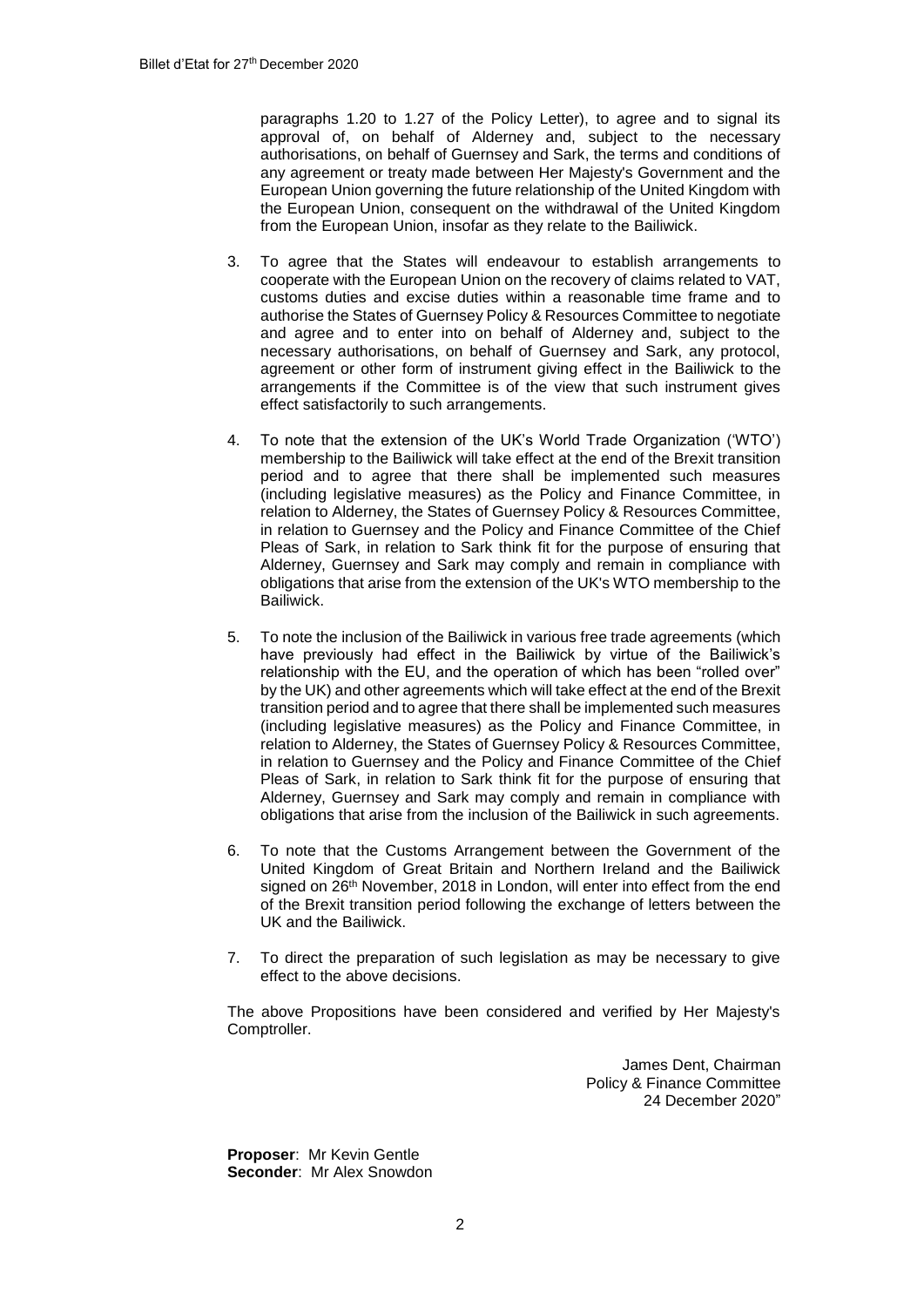**The States of Alderney is asked :-**

- **1. To approve the principles (set out in paragraphs 1.20 to 1.27 of the Policy Letter) governing the future relationship of the United Kingdom with the European Union consequent on the withdrawal of the United Kingdom from the European Union, insofar as they relate to Alderney.**
- **2. To authorise the States of Guernsey Policy & Resources Committee, if it is of the view that they give satisfactory effect to the principles (set out in paragraphs 1.20 to 1.27 of the Policy Letter), to agree and to signal its approval of, on behalf of Alderney and, subject to the necessary authorisations, on behalf of Guernsey and Sark, the terms and conditions of any agreement or treaty made between Her Majesty's Government and the European Union governing the future relationship of the United Kingdom with the European Union, consequent on the withdrawal of the United Kingdom from the European Union, insofar as they relate to the Bailiwick.**
- **3. To agree that the States will endeavour to establish arrangements to cooperate with the European Union on the recovery of claims related to VAT, customs duties and excise duties within a reasonable time frame and to authorise the States of Guernsey Policy & Resources Committee to negotiate and agree and to enter into on behalf of Alderney and, subject to the necessary authorisations, on behalf of Guernsey and Sark, any protocol, agreement or other form of instrument giving effect in the Bailiwick to the arrangements if the Committee is of the view that such instrument gives effect satisfactorily to such arrangements.**
- **4. To note that the extension of the UK's World Trade Organization ('WTO') membership to the Bailiwick will take effect at the end of the Brexit transition period and to agree that there shall be implemented such measures (including legislative measures) as the Policy and Finance Committee, in relation to Alderney, the States of Guernsey Policy & Resources Committee, in relation to Guernsey and the Policy and Finance Committee of the Chief Pleas of Sark, in relation to Sark think fit for the purpose of ensuring that Alderney, Guernsey and Sark may comply and remain in compliance with obligations that arise from the extension of the UK's WTO membership to the Bailiwick.**
- **5. To note the inclusion of the Bailiwick in various free trade agreements (which have previously had effect in the Bailiwick by virtue of the Bailiwick's relationship with the EU, and the operation of which has been "rolled over" by the UK) and other agreements which will take effect at the end of the Brexit transition period and to agree that there shall be implemented such measures (including legislative measures) as the Policy and Finance Committee, in relation to Alderney, the States of Guernsey Policy & Resources Committee, in relation to Guernsey and the Policy and Finance Committee of the Chief Pleas of Sark, in relation to Sark think fit for the purpose of ensuring that Alderney, Guernsey and Sark may comply and remain in compliance with obligations that arise from the inclusion of the Bailiwick in such agreements.**
- **6. To note that the Customs Arrangement between the Government of the United Kingdom of Great Britain and Northern Ireland and the Bailiwick signed on 26th November, 2018 in London, will enter into effect from the end of the Brexit transition period following the exchange of letters between the UK and the Bailiwick.**